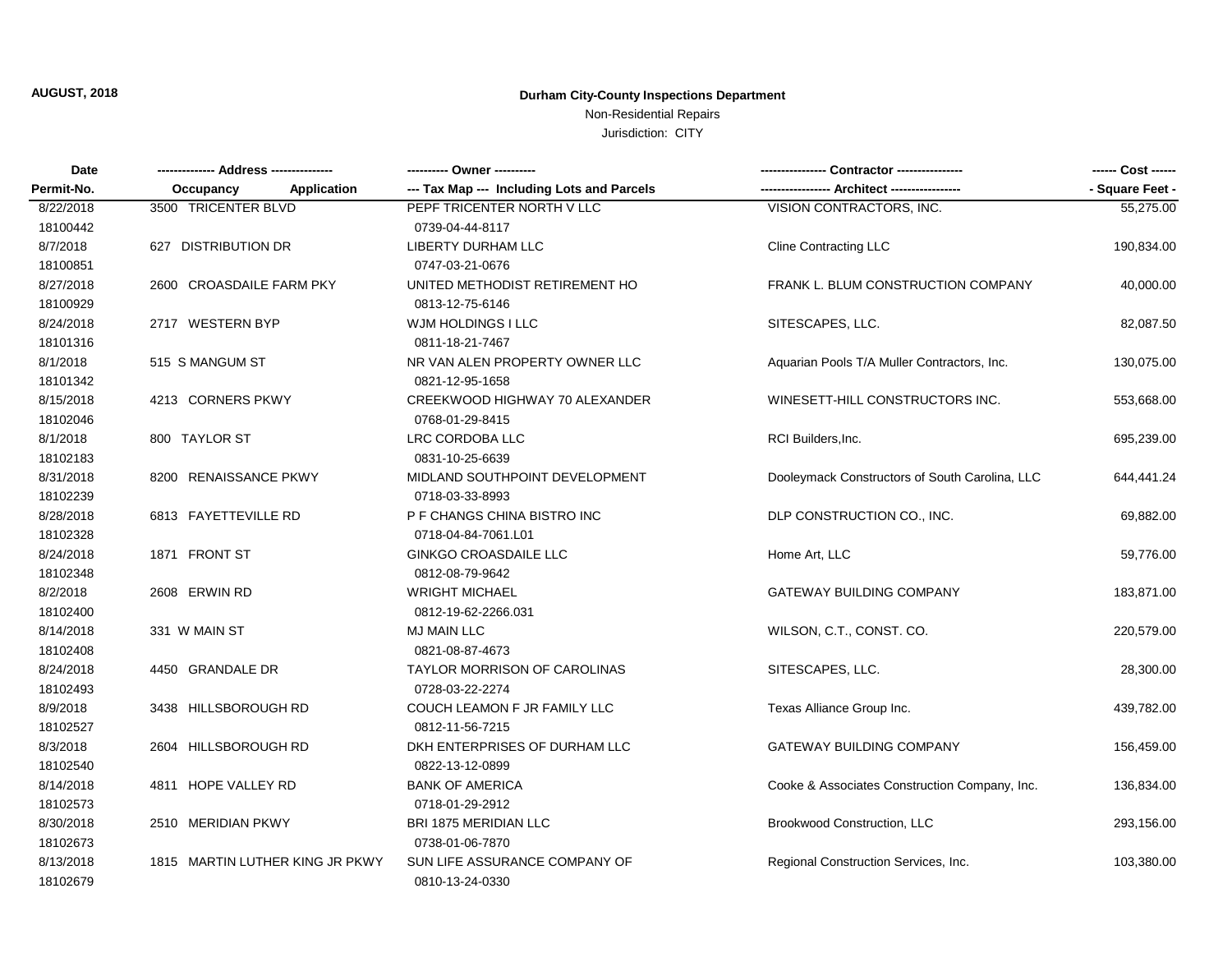# Non-Residential Repairs

| Date       | ------------- Address -------------- |                                            |                                            |                 |
|------------|--------------------------------------|--------------------------------------------|--------------------------------------------|-----------------|
| Permit-No. | Application<br>Occupancy             | --- Tax Map --- Including Lots and Parcels |                                            | - Square Feet - |
| 8/23/2018  | 2301 ERWIN RD                        | <b>DUKE UNIVERSITY</b>                     | SKANSKA USA BUILDING, INC.                 | 10,537.00       |
| 18102708   |                                      | 0811-05-69-9264.L00                        |                                            |                 |
| 8/8/2018   | 1904 T W ALEXANDER DR                | TKC IX LLC                                 | MCDONALD-YORK CONSTRUCTION                 | 679,790.00      |
| 18102767   |                                      | 0758-01-19-0136                            |                                            |                 |
| 8/6/2018   | 300 E MAIN ST                        | 302 WEST MAIN STREET LLC                   | W.L. BISHOP CONSTRUCTION CO                | 274,800.00      |
| 18102799   |                                      | 0831-09-06-0571                            |                                            |                 |
| 8/22/2018  | 2525 E NC 54 HWY                     | ARE-NC REGION NO 5 LLC                     | Shelco, LLC                                | 100,000.00      |
| 18102826   |                                      | 0738-03-33-9121                            |                                            |                 |
| 8/15/2018  | 903 BROAD ST                         | <b>BRANCHES REAL ESTATE LLC</b>            | <b>GPS Home Services LLC</b>               | 39,466.00       |
| 18102846   |                                      | 0822-14-33-7219                            |                                            |                 |
| 8/1/2018   | 1955 T W ALEXANDER DR                | <b>LIBERTY PROPERTY LIMITED</b>            | Charis Companies, The - T/A HSN Corp., LLC | 433,572.00      |
| 18102847   |                                      | 0759-01-10-4141                            |                                            |                 |
| 8/8/2018   | 111 ORANGE ST                        | 228 PROPERTIES LLC                         | W.L. BISHOP CONSTRUCTION CO                | 22,951.00       |
| 18102878   |                                      | 0821-08-97-4521.000                        |                                            |                 |
| 8/24/2018  | 1600 E PETTIGREW ST                  | ROBINS WATERS PROPERTIES LLC               | Transitions Renovations, LLC               | 25,000.00       |
| 18102888   |                                      | 0831-18-42-0210                            |                                            |                 |
| 8/24/2018  | 2211 HILLSBOROUGH RD                 | STATION NINE OWNER LLC                     | 1st Choice Construction Management, LLC    | 49,437.16       |
| 18102981   |                                      | 0822-17-12-9386                            |                                            |                 |
| 8/22/2018  | 1201 W WOODCROFT PKWY                | <b>BULL CITY MANAGEMENT LLC</b>            | <b>Bull City Management</b>                | 2,400.00        |
| 18103015   |                                      | 0719-03-40-6317                            |                                            |                 |
| 8/24/2018  | 3643 N ROXBORO ST                    | <b>COUNTY OF DURHAM</b>                    | WILSON, C.T., CONST. CO.                   | 181,708.00      |
| 18103027   |                                      | 0823-17-82-9096                            |                                            |                 |
| 8/31/2018  | 417 CHAPEL DR                        | <b>DUKE UNIVERSITY</b>                     | DOWNEY, L A, & SON, INC                    | 417,336.00      |
| 18103031   |                                      | 0811-05-69-9264.L00                        |                                            |                 |
| 8/20/2018  | 1116 BROAD ST                        | ENO VENTURES LLC                           | GATEWAY BUILDING COMPANY                   | 42,150.00       |
| 18103034   |                                      | 0822-14-44-0904                            |                                            |                 |
| 8/23/2018  | 2400 PRATT ST                        | <b>DUKE UNIVERSITY</b>                     | BALFOUR BEATTY CONSTRUCTION-DURHAM         | 830,319.00      |
| 18103093   |                                      | 0812-16-93-0006                            |                                            |                 |
| 8/10/2018  | 121 E PARRISH ST                     | DTI COMMERCIAL 2 JV LLC                    | Davila Labor Solutions                     | 12,000.00       |
| 18103106   |                                      | 0821-12-97-8109                            |                                            |                 |
| 8/9/2018   | 3719 UNIVERSITY DR                   | SUNBURST PROPERTIES                        | FS, LLC                                    | 5,600.00        |
| 18103135   |                                      | 0810-10-46-6646.000                        |                                            |                 |
| 8/31/2018  | 701 W MAIN ST                        | <b>WEXFORD DURHAM CHESTERFIELD</b>         | BRIDGEPOINT GENERAL CONTRACTING,           | 377,000.00      |
| 18103162   |                                      | 0821-07-78-2403                            |                                            |                 |
| 8/3/2018   | 4 RICHMOND CT                        | PRMS INVESTMENTS LLC                       | <b>BLACKLEAF, INC.</b>                     | 23,089.85       |
| 18103215   |                                      | 0727-01-46-1295                            |                                            |                 |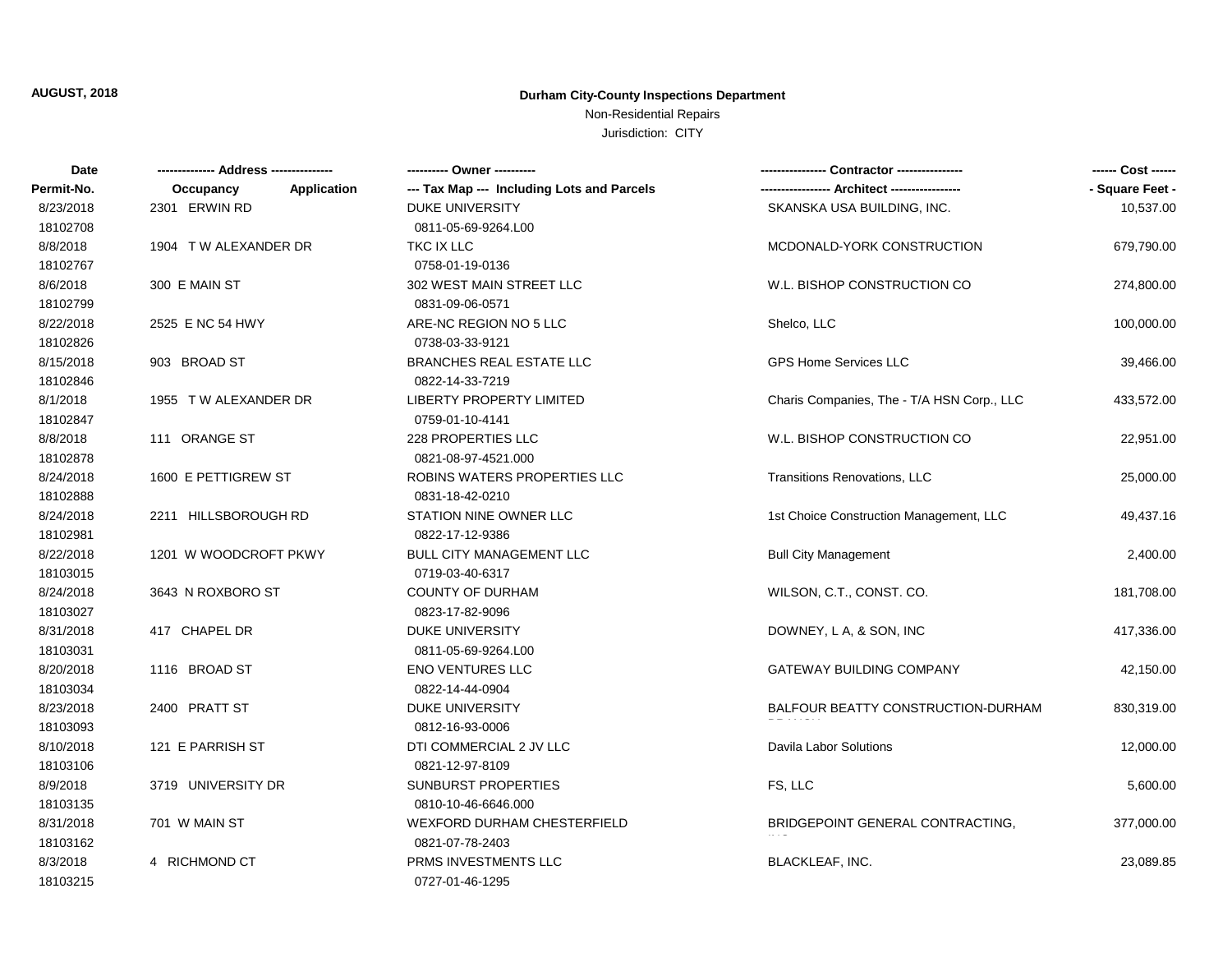# Non-Residential Repairs

| Date       | ------------- Address -------------- | ---------- Owner ----------                |                                             | ------ Cost ------ |
|------------|--------------------------------------|--------------------------------------------|---------------------------------------------|--------------------|
| Permit-No. | Application<br>Occupancy             | --- Tax Map --- Including Lots and Parcels | ---------------- Architect ---------------- | - Square Feet -    |
| 8/3/2018   | 4 RICHMOND CT                        | PRMS INVESTMENTS LLC                       | BLACKLEAF, INC.                             | 27,479.00          |
| 18103216   |                                      | 0727-01-46-1295                            |                                             |                    |
| 8/2/2018   | 2012 TW ALEXANDER DR                 | PEPF TDC LLC                               | Inland Construction Co of North Carolina    | 47,600.00          |
| 18103217   |                                      | 0758-01-38-4892                            |                                             |                    |
| 8/16/2018  | 4024 STIRRUP CREEK DR                | TKC CLXVIII LLC                            | DAVIDSON & JONES CONSTRUCTION CO.           | 345,358.00         |
| 18103252   |                                      | 0748-02-79-1102                            |                                             |                    |
| 8/7/2018   | 5001 S MIAMI BLVD                    | TR CENTRAL PARK LLC                        | Command Construction Services, Inc.         | 109,200.00         |
| 18103264   |                                      | 0747-01-47-7215                            |                                             |                    |
| 8/28/2018  | 3307 WATKINS RD                      | NAVIGATOR REAL ESTATE HOLDINGS             | Padberg Services, LLC                       | 27,322.00          |
| 18103324   |                                      | 0800-03-21-6996                            |                                             |                    |
| 8/2/2018   | 3011 ACADEMY RD                      | PILGRIM UNITED CHURCH OF                   | YES SOLAR SOLUTIONS - CATE                  | 98,648.00          |
| 18103332   |                                      | 0810-07-68-9069                            |                                             |                    |
| 8/2/2018   | 3420 SOUTHWEST DURHAM DR             | <b>KROGER LIMITED PARTNERSHIP I</b>        | A&D Environmental Services, Inc.            | 1,000.00           |
| 18103337   |                                      | 0800-03-31-4353                            |                                             |                    |
| 8/2/2018   | 3825 S ROXBORO ST                    | WOOD DURHAM CENTER LLC                     | A&D Environmental Services, Inc.            | 1,000.00           |
| 18103338   |                                      | 0820-01-30-2208                            |                                             |                    |
| 8/27/2018  | 4205 S MIAMI BLVD                    | INTERNATIONAL BUSINESS MACHINE             | THE WHITING-TURNER CONTR. CO.-NC            | 5,890,372.00       |
| 18103435   |                                      | 0748-04-43-6578                            |                                             |                    |
| 8/8/2018   | 300 MORRIS ST                        | DURHAM ID P1 OWNER 2 LLC                   | <b>BARNHILL CONTRACTING CO</b>              | 303,589.00         |
| 18103456   |                                      | 0821-08-88-6815                            |                                             |                    |
| 8/28/2018  | 800 TAYLOR ST                        | LRC CORDOBA LLC                            | Barringer Construction, LLC                 | 2,218,815.00       |
| 18103470   |                                      | 0831-10-25-6639                            |                                             |                    |
| 8/27/2018  | 5425 PAGE RD                         | CHURCHILL PLACE OFFICE VENTURE             | TRI PROPERTIES CONST. SERVICES, LLC         | 140,107.00         |
| 18103472   |                                      | 0747-04-43-7822                            |                                             |                    |
| 8/2/2018   | 1105 W MAIN ST                       | 1105 MAIN STREET LLC                       | RESOLUTE BUILDING CO                        | 1,000.00           |
| 18103483   |                                      | 0821-07-69-0363                            |                                             |                    |
| 8/2/2018   | 1107 W MAIN ST                       | TRIANGLE FUNERAL SERVICES INC              | RESOLUTE BUILDING CO                        | 1,000.00           |
| 18103484   |                                      | 0821-07-69-0359                            |                                             |                    |
| 8/7/2018   | 2600 CROASDAILE FARM PKY             | UNITED METHODIST RETIREMENT HO             | <b>BLACKLEAF, INC.</b>                      | 24,660.00          |
| 18103489   |                                      | 0813-12-75-6146                            |                                             |                    |
| 8/1/2018   | 3603 WITHERSPOON BLVD                | PATERSON PLACE DURHAM LLC                  | Mansor & Company                            | 41,000.00          |
| 18103504   |                                      | 0800-03-30-3777                            |                                             |                    |
| 8/13/2018  | 2301 ERWIN RD                        | DUKE UNIVERSITY                            | Robins & Morton Group, The                  | 98,065.00          |
| 18103534   |                                      | 0811-05-69-9264.L00                        |                                             |                    |
| 8/10/2018  | 130 SCIENCE DR                       | <b>DUKE UNIVERSITY</b>                     | MITCHELL, O C, JR., INC.                    | 132,365.00         |
| 18103545   |                                      | 0811-05-69-9264.L00                        |                                             |                    |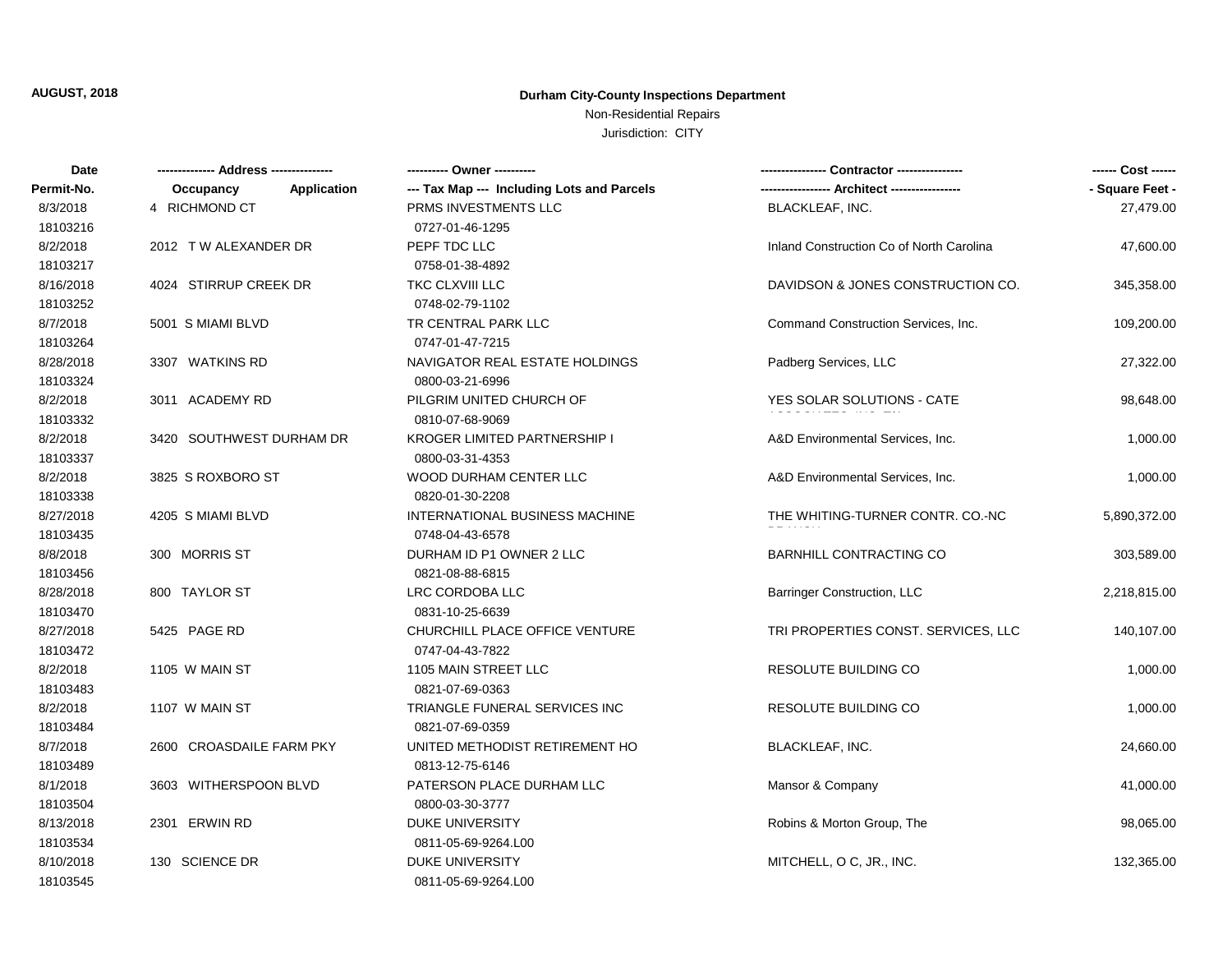## Non-Residential Repairs

| Date       |                                 | ---------- Owner ----------                |                                             | ------ Cost ------ |
|------------|---------------------------------|--------------------------------------------|---------------------------------------------|--------------------|
| Permit-No. | <b>Application</b><br>Occupancy | --- Tax Map --- Including Lots and Parcels | -- Architect --------------                 | - Square Feet -    |
| 8/10/2018  | 5116 N ROXBORO RD               | <b>JUS WING-IT</b>                         | <b>HARRIS TEETER</b>                        | 10,000.00          |
| 18103576   |                                 | 0824-04-74-5168.L02                        |                                             |                    |
| 8/10/2018  | 1802 NORTH POINTE DR            | NORTH POINTE PH I LIMITED                  | <b>HARRIS TEETER</b>                        | 10,000.00          |
| 18103578   |                                 | 0822-06-39-4772                            |                                             |                    |
| 8/22/2018  | 1510 NORTH POINTE DR            | NORTH POINTE-CGL LLC                       | Powerblast LLC                              | 26,400.00          |
| 18103596   |                                 | 0822-07-59-2583                            |                                             |                    |
| 8/20/2018  | 1955 T W ALEXANDER DR           | <b>LIBERTY PROPERTY LIMITED</b>            | Charis Companies, The - T/A HSN Corp., LLC  | 194,235.00         |
| 18103626   |                                 | 0759-01-10-4141                            |                                             |                    |
| 8/20/2018  | 3643 N ROXBORO ST               | <b>COUNTY OF DURHAM</b>                    | LECHASE CONSTRUCTION SERVICES, LLC          | 388,672.00         |
| 18103647   |                                 | 0823-17-82-9096                            |                                             |                    |
| 8/22/2018  | 2122 SUNSET AVE                 | <b>SCHAFFER VALERIE J</b>                  | W. D. OSBORNE GENERAL CONTRACTOR,           | 76,000.00          |
| 18103655   |                                 | 0822-09-17-5296                            |                                             |                    |
| 8/16/2018  | 1000 PARK FORTY PLZ             | CCP PROPERTY RALEIGH DURHAM LL             | Valor Construction Group - Turner Strategic | 21,306.00          |
| 18103656   |                                 | 0738-03-14-5439                            |                                             |                    |
| 8/29/2018  | 3643 N ROXBORO ST               | <b>COUNTY OF DURHAM</b>                    | WILSON, C.T., CONST. CO.                    | 548,353.00         |
| 18103667   |                                 | 0823-17-82-9096                            |                                             |                    |
| 8/20/2018  | 207 S HOLMAN ST                 | ELITE WASTE SERVICES LLC                   | ELITE WASTE SERVICES LLC                    | 1,000.00           |
| 18103674   |                                 | 0831-14-33-2660                            |                                             |                    |
| 8/24/2018  | 629 DAVIS DR                    | DURHAM KTP TECH 8 LLC                      | RILEY-LEWIS GEN CONTRACTORS, INC.           | 74,000.00          |
| 18103688   |                                 | 0747-03-01-7636                            |                                             |                    |
| 8/29/2018  | 2512 S TRICENTER BLVD           | CLPF RESEARCH CENTER LLC                   | <b>CRB BUILDERS LLC</b>                     | 200,000.00         |
| 18103699   |                                 | 0739-04-41-4048                            |                                             |                    |
| 8/14/2018  | 6400 FAYETTEVILLE RD            | RANA LLC                                   | BIKAS BUILDING OF NC, LLC                   | 75,000.00          |
| 18103711   |                                 | 0718-02-96-3750                            |                                             |                    |
| 8/24/2018  | 909 COBB ST                     | DURHAM PUBLIC SCHOOLS                      | CRC CONST.                                  | 6,550.00           |
| 18103727   |                                 | 0821-15-54-5612                            |                                             |                    |
| 8/29/2018  | 130 SCIENCE DR                  | <b>DUKE UNIVERSITY</b>                     | DOWNEY, L A, & SON, INC                     | 253,198.00         |
| 18103736   |                                 | 0811-05-69-9264.L00                        |                                             |                    |
| 8/29/2018  | 249 E NC 54 HWY                 | LLD LEASING LLC                            | PULLEN, R.L. & ASSOCIATES                   | 244,906.00         |
| 18103744   |                                 | 0728-01-06-9305.009                        |                                             |                    |
| 8/29/2018  | 701 W MAIN ST                   | WEXFORD DURHAM CHESTERFIELD                | HITT CONTRACTING INC                        | 855,051.00         |
| 18103759   |                                 | 0821-07-78-2403                            |                                             |                    |
| 8/31/2018  | 5425 PAGE RD                    | CHURCHILL PLACE OFFICE VENTURE             | CORE BUILDING CO., INC.                     | 230,987.00         |
| 18103784   |                                 | 0747-04-43-7822                            |                                             |                    |
| 8/31/2018  | 6910 FAYETTEVILLE RD            | SOUTHPOINT MALL LLC                        | Mark Berisha                                | 29,000.00          |
| 18103842   |                                 | 0718-04-64-7018                            |                                             |                    |